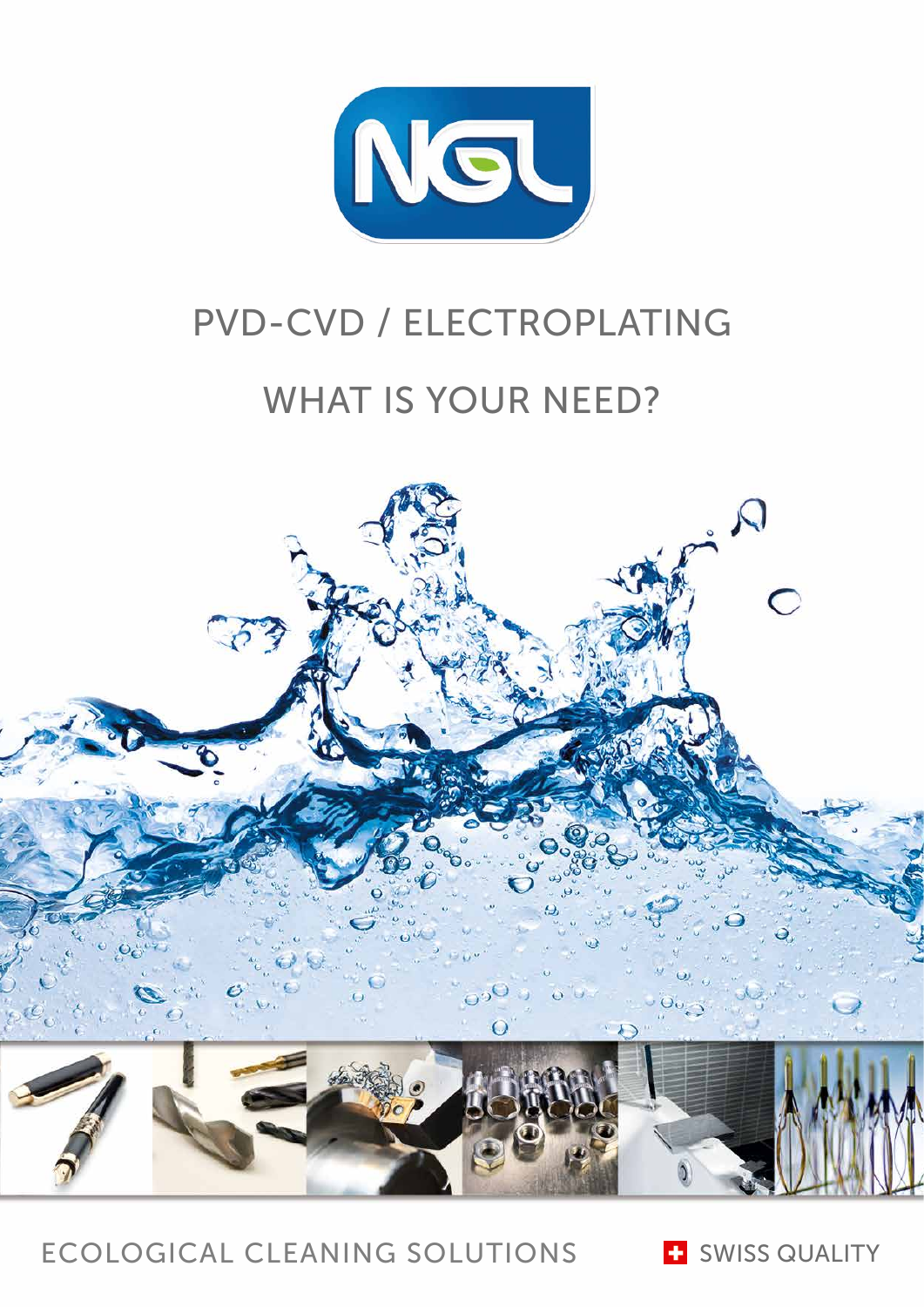## 1/ ULTRASONIC CLEANING AND SURFACE PREPARATION PRIOR TO ELECTROPLATING

| Application                                                    | Substrate<br>compatibility                     | <b>Products</b>          | L/P              | pH                | Instructions<br>for use                                        |                                                          |
|----------------------------------------------------------------|------------------------------------------------|--------------------------|------------------|-------------------|----------------------------------------------------------------|----------------------------------------------------------|
| Polishing<br>coumpounds<br>removal,<br>oil residues<br>removal |                                                |                          | <b>GALVEX TM</b> | L                 | 9.8                                                            | Conc.: 2-5%<br>T°C: 50-70°C / 122-158°F<br>Time: 3-5 min |
|                                                                |                                                | <b>GALVEX 20.02</b>      | L                | 10.3              | Conc.: 2-5%<br>T°C: 40-70°C / 104-158°F<br>Time: 2-5 min       |                                                          |
|                                                                | All metals                                     | <b>NANOCLEAN 2018</b>    | L                | 9.5               | Conc.: 1-5%<br>T°C: 40-60°C / 104-140°F<br>Time: 3-5 min       |                                                          |
|                                                                |                                                | <b>GALVAPREP SU 2018</b> | P                | 10<br>$(3\%$ DI)  | Conc.: 20-60 g/L<br>T°C: 40-70°C / 104-158°F<br>Time: 3-5 min  |                                                          |
|                                                                |                                                | <b>GP 17.40 SUP</b>      | P                | 9,8<br>$(3\%$ DI) | Conc.: 5-20 g/L<br>T°C: 40-70°C / 104-158°F<br>Time: 1-3 min   |                                                          |
|                                                                | Steel, stainless steel<br>and ceramics         | <b>RODACLEAN 2018</b>    | L                | 14                | Conc.: 3-10 %<br>T°C: 40-70°C / 104-158°F<br>Time: 3-5 min     |                                                          |
|                                                                |                                                | <b>SUPER GALVEX 001</b>  | L                | $\mathsf{Q}$      | Conc.: $3-5%$<br>T°C: 70-75°C / 158-167°F<br>Time: 2-3 min     |                                                          |
|                                                                | All metals<br>except aluminium,<br>zamac, zinc | <b>GALVEX 17.30 PLUS</b> | L                | 10.8              | Conc.: 1-3 %<br>T°C: 70-80°C / 158-176°F<br>Time: 2-3 min      |                                                          |
|                                                                |                                                | <b>MESSERCLEAN</b>       | L                | 1.9               | Conc.: 3-10 %<br>T°C: 35-60°C / 95-140°F<br>Time: 30 s - 5 min |                                                          |

| <b>Deoxidization</b> | All metals                               | SOLVIT N°3          | 0.9 | Conc.: $3-10\%$<br>T°C: 60-70°C / 140-158°F<br>Time: 20 s - 5 min |
|----------------------|------------------------------------------|---------------------|-----|-------------------------------------------------------------------|
|                      | All metals except<br>aluminium and zamac | <b>CERACLEAN SP</b> | 0.5 | Conc.: $3-10\%$<br>T°C: 45-60°C / 113-140°F<br>Time: 2-4 min      |

| Electrocleaner                                                       | All metals             | <b>GALVAPREP SP GL</b> | P | 11,6<br>$(3\%$ DI) | Conc.: 40-60 g/L<br>T°C: 40-50°C / 104-122°F<br>Time: 1-2 min |
|----------------------------------------------------------------------|------------------------|------------------------|---|--------------------|---------------------------------------------------------------|
|                                                                      |                        |                        |   |                    |                                                               |
| <b>Activation</b>                                                    | Steel, stainless steel | <b>NGL 17.41 P</b>     | P | 12,5<br>(3%DI)     | Conc.: 30-50 g/L<br>T°C: 50-60°C / 122-140°F<br>Time: 2-4 min |
|                                                                      |                        |                        |   |                    |                                                               |
| <b>Neutralisation</b><br>and activation                              | Copper alloys          | <b>GALVAPREP 707</b>   | P | 1,5<br>$(3\%$ DI)  | Conc.: 40-60 g/L<br>T°C: 20°C / 68°F<br>Time: 10-30 s         |
|                                                                      |                        |                        |   |                    |                                                               |
| Finishing                                                            | All metals             | <b>GALVEX 18.08</b>    | L | 9,4                | Conc.: 0,1-3 %<br>T°C: 40-60°C / 104-140°F<br>Time: 3-5 min   |
|                                                                      |                        |                        |   |                    |                                                               |
| Anti-corrosion<br>protection                                         | Steel                  | <b>KORROSTOP 5000</b>  | L | 12,3               | Conc.: 0,02-0,1%<br>T°C: 20-30°C / 68-86°F<br>Time: 2-3 min   |
| L / P: Liquid or Powder<br>pH: pH value<br>* DI: demineralized water |                        |                        |   |                    |                                                               |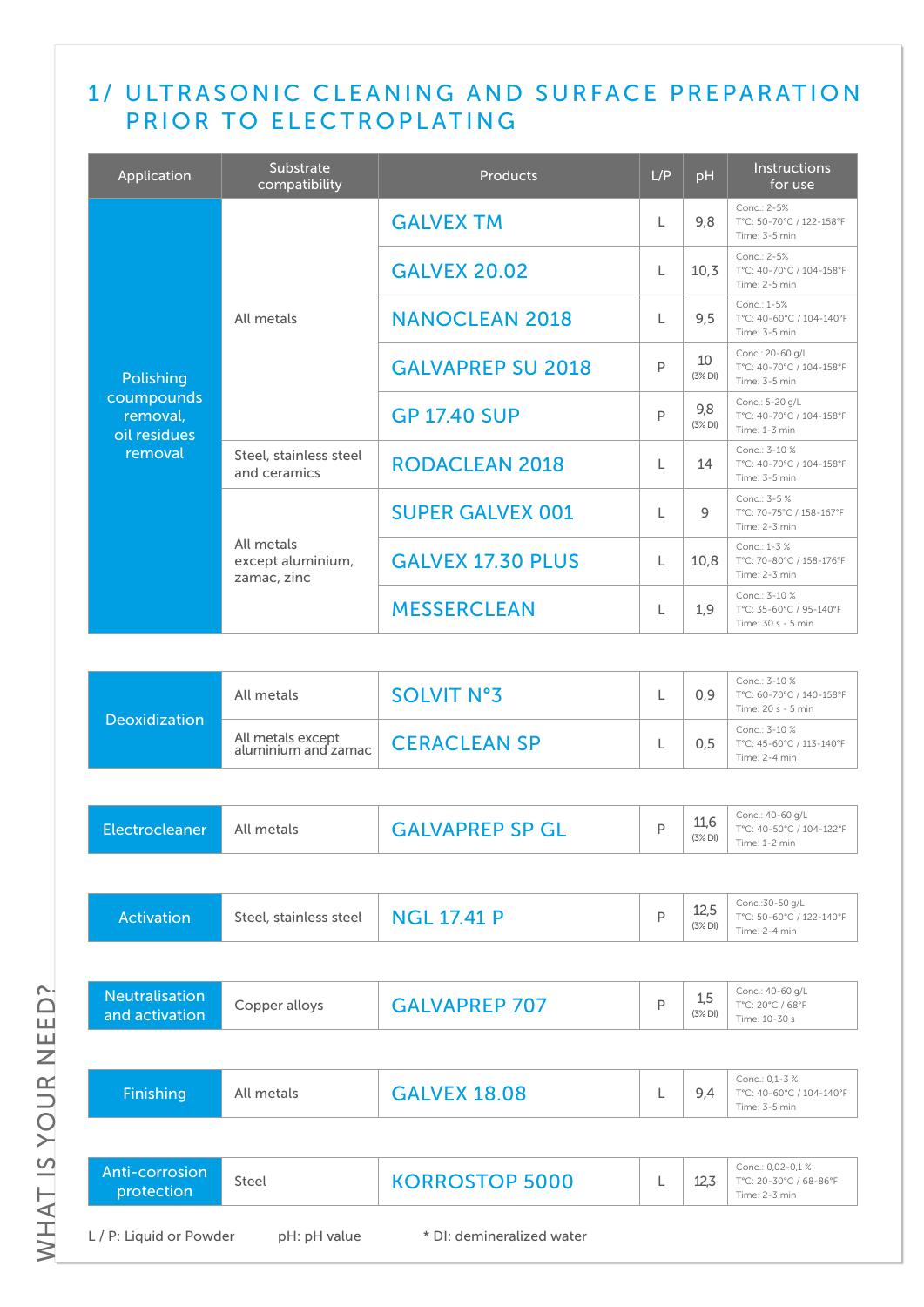## 2/ ULTRASONIC CLEANING AND SURFACE PREPARATION PRIOR TO PVD-CVD

| Application                                                  | Substrate<br>compatibility | <b>Products</b>        | L/S | <b>pH</b> | <b>Instructions</b><br>for use                             |
|--------------------------------------------------------------|----------------------------|------------------------|-----|-----------|------------------------------------------------------------|
| Oil removal                                                  | Carbide / HSS              | <b>VACUKLEEN 347</b>   | L   | 14        | Conc.: 3-5%<br>T°C: 50-60°C / 122-140°F<br>Time: 2-5 min   |
|                                                              |                            |                        |     |           |                                                            |
| Oil and grease<br>removal                                    | Carbide / HSS              | <b>VACUKLEEN 440</b>   | L   | 13.7      | Conc.: 3-5%<br>T°C: 50-60°C / 122-140°F<br>Time: 2-5 min   |
|                                                              |                            |                        |     |           |                                                            |
| Polishing, grinding<br>compounds removal<br>and oil residues | Carbide / HSS              | <b>VACUKLEEN 2018</b>  | L   | 14        | Conc.: 3-5%<br>T°C: 40-70°C / 104-158°F<br>Time: 2-4 min   |
|                                                              |                            |                        |     |           |                                                            |
| Polishing compounds<br>and oil residues<br>removal           | Carbide / HSS              | <b>VACUKLEEN SUPRA</b> | L   | 14        | Conc.: 3-5%<br>T°C: 60-70°C / 140-158°F<br>Time: 3-5 min   |
|                                                              |                            |                        |     |           |                                                            |
|                                                              |                            | <b>VACUKLEEN AC</b>    | L   | 10.4      | Conc.: 1-2 %<br>T°C: 50-70°C / 122-158°F<br>Time: 2-3 min  |
| Finishing                                                    | Carbide / HSS              | <b>VACUKLEEN 18.01</b> | L   | 9.2       | Conc.: 1-5 %<br>T°C: 40-70°C / 104-158°F<br>Time: 2-5 min  |
|                                                              |                            | <b>GALVEX 18.07</b>    | L   | 9.2       | Conc.: 0.1-3%<br>T°C: 40-60°C / 104-140°F<br>Time: 3-5 min |
|                                                              |                            |                        |     |           |                                                            |
| <b>Deoxidization</b>                                         | Carbide / HSS              | <b>VACUKLEEN 30</b>    | L   | 0,5       | Conc.: 3-5%<br>T°C: 40-60°C / 104-140°F<br>Time: 2-3 min   |

## 2/ SPRAY CLEANING AND SURFACE PREPARATION

| Application               | Substrate<br>compatibility          | Products             | L/P | pH   | <b>Instructions</b><br>for use                            |
|---------------------------|-------------------------------------|----------------------|-----|------|-----------------------------------------------------------|
| Oil<br>removal            | Steel, stainless<br>steel, ceramics | <b>VACUKLEEN 347</b> |     | 14   | Conc.: 3-5 %<br>T°C: 50-60°C / 122-140°F<br>Time: 2-5 min |
|                           |                                     |                      |     |      |                                                           |
| Oil and grease<br>removal | Steel, stainless<br>steel, ceramics | <b>VACUKLEEN 440</b> |     | 13.7 | Conc.: 3-5 %<br>T°C: 50-60°C / 122-140°F<br>Time: 2-5 min |
| L / P: Liquid or Powder   | pH : pH value                       |                      |     |      |                                                           |